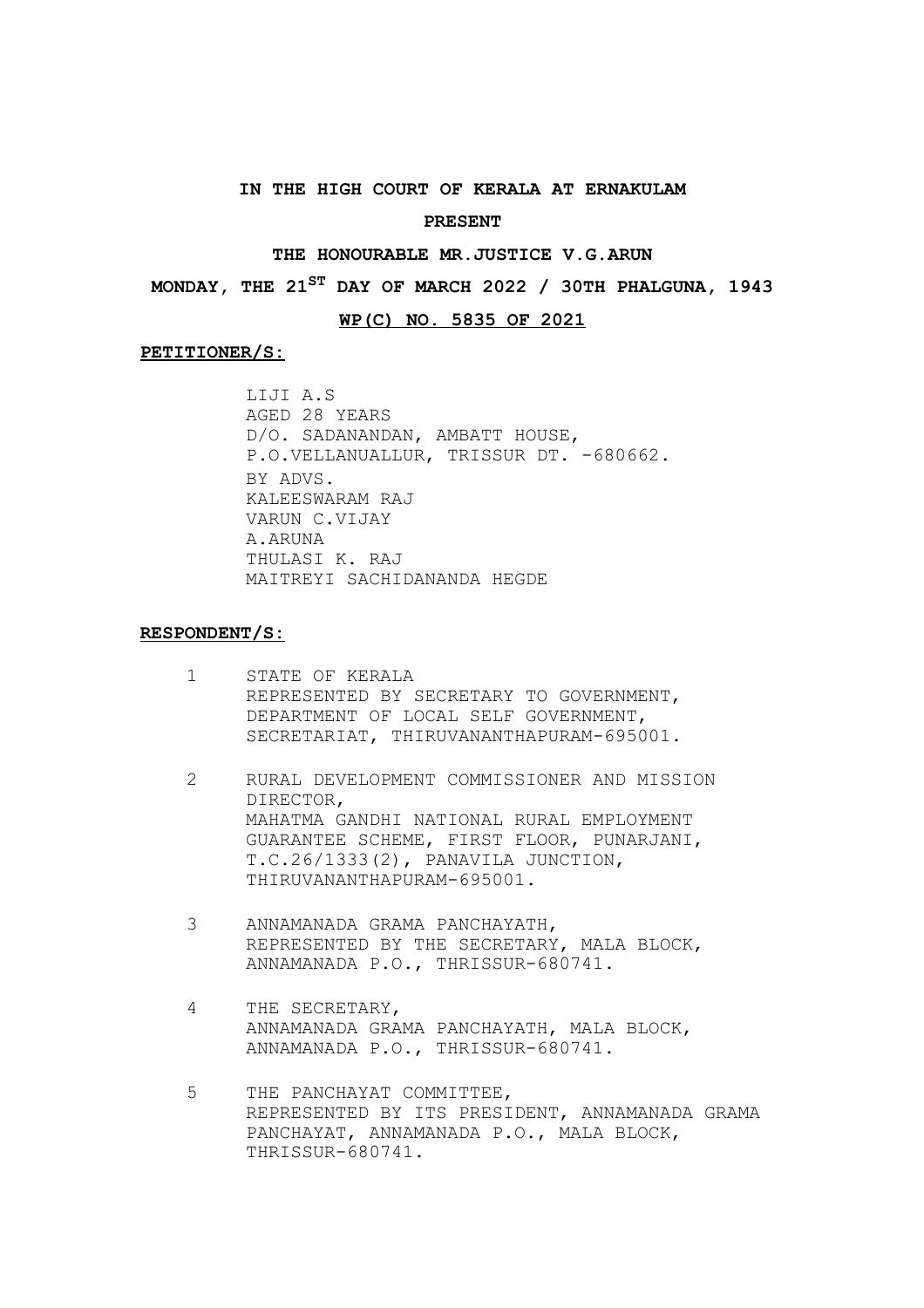-2-

6 THE PRESIDENT, ANNAMANADA GRAMA PANCHAYAT, ANNAMANADA P.O., MALA BLOCK, THRISSUR - 680741. BY ADV GOVERNMENT PLEADER

#### **OTHER PRESENT:**

GP VENUGOPAL V; SC FOR R3-6 ADV.O.D.SIVADAS

THIS WRIT PETITION (CIVIL) HAVING BEEN FINALLY HEARD ON 16.03.2022, THE COURT ON 21.03.2022 DELIVERED THE FOLLOWING: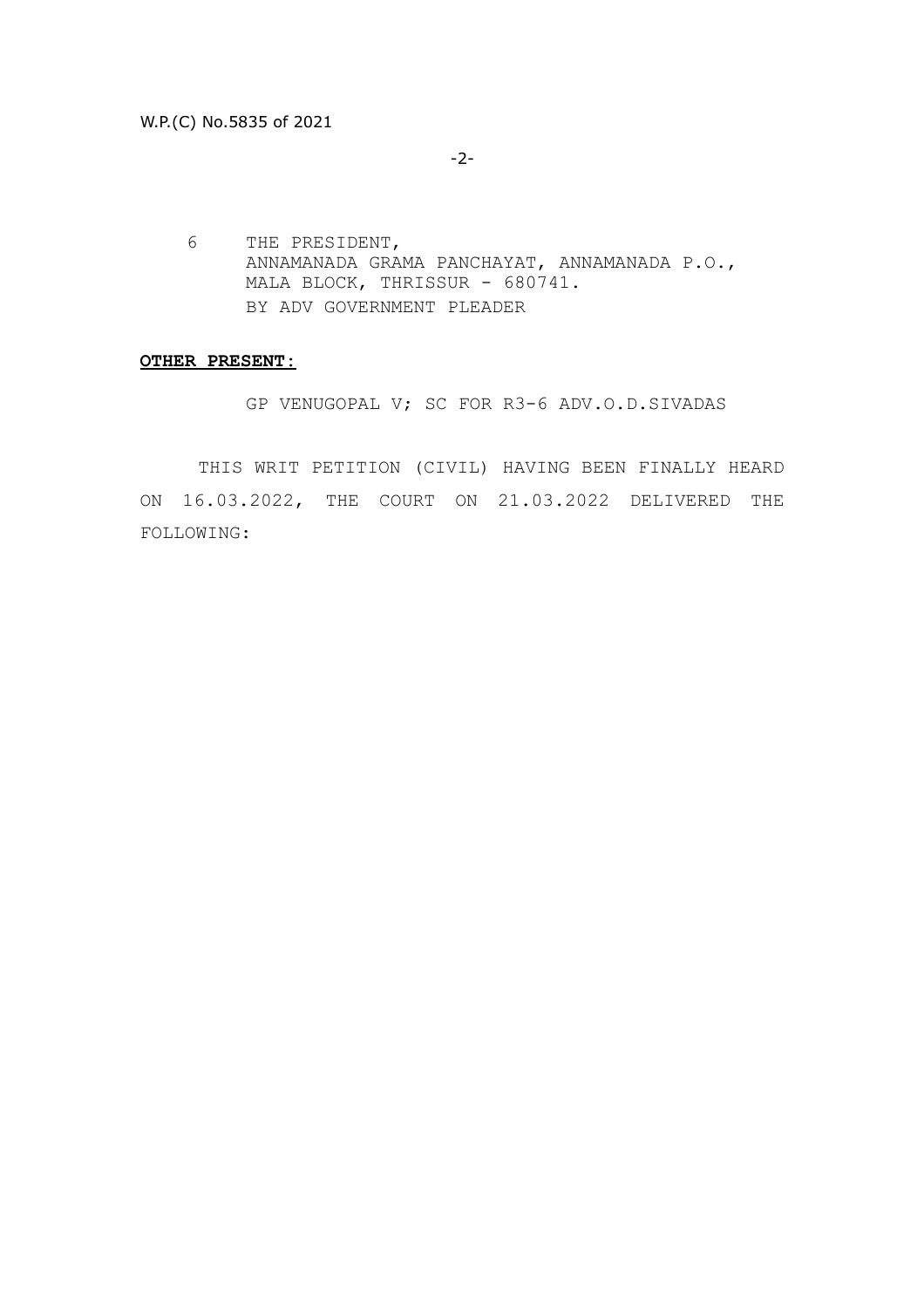-3-

# **JUDGMENT**

Dated this the  $21^{st}$  day of March, 2022

The petitioner had applied for the post of Accountant-cum-Data Entry Operator notified by the Annamanada Grama Panchayat under the MNREGS. After interview, The petitioner was ranked No.1 in Ext.P2 list. In the Panchayat committee meeting held on 11.09.2020, appointment to the notified post was considered. Nine members, including the Vice President, were against appointing the petitioner(1st rank holder) for the reason that her place of residence is not within Annamanada Grama Panchayat. According to the petitioner, the dubious intention behind the dissent is to ensure appointment for one Anumol Babu, who, from among the applicants, is the only resident of Annamanada Grama Panchayat, but had scored the least marks. The writ petition is filed seeking to quash Ext.P3 resolution as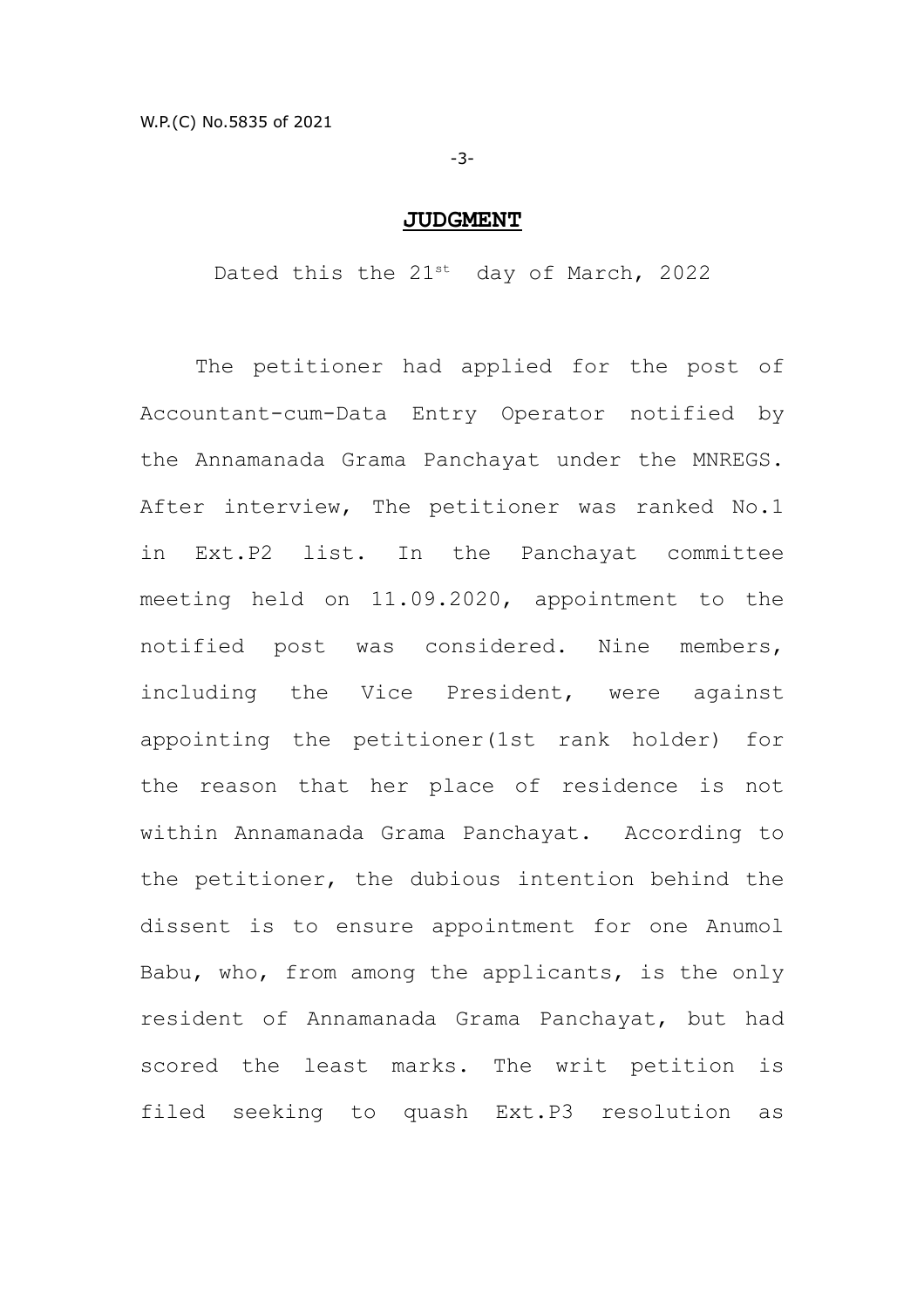-4-

arbitrary and unconstitutional and to declare the petitioner's entitlement for appointment, based on her position in Ext.P2 rank list. Pending the writ petition, the Annamanada Grama Panchayat decided not to effect appointment to the post of Accountant-cum-Data Entry Operator for the time being, as there are no pending works. Thereupon, the petitioner amended the writ petition by incorporating a prayer to quash the decision (Ext.P6) dated 17.02.2022.

2. Adv.Thulasi K.Raj, learned Counsel for the petitioner, contended that the Panchayat Committee had taken Ext.P6 decision to defeat the petitioner's chance of appointment and to avoid a decision on merits by this Court. It is contended that the Panchayat is bound to appoint the petitioner based on her rank and the decision not to appoint persons from outside the Panchayat militates against the constitutional guarantee under Article 16. Moreover, in Ext.P1, there is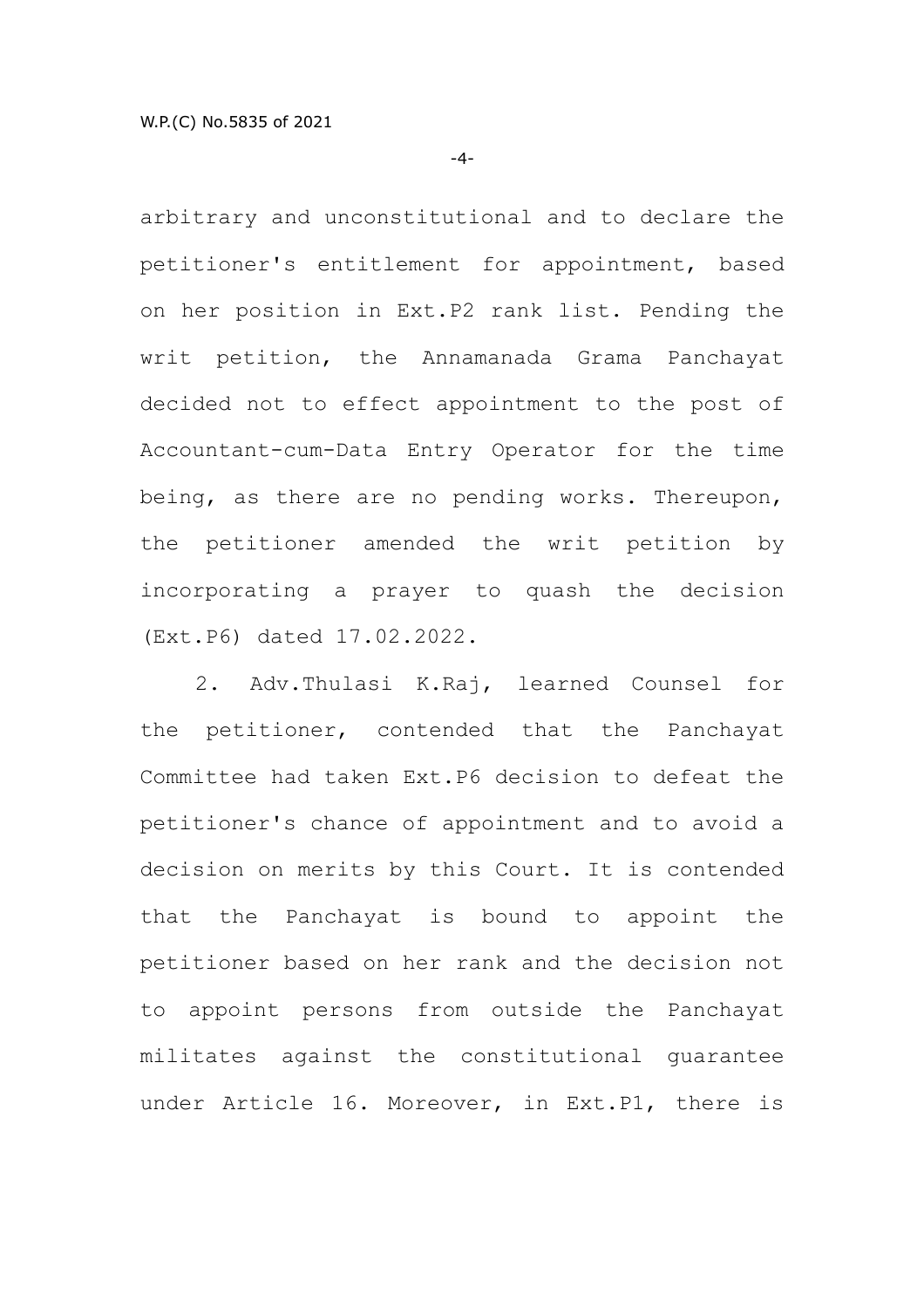-5-

no mention in Ext.P1 notification that only persons from Annamanada will be considered for appointment or that preference will be given to persons residing in the Panchayat. Hence, the attempt of the Panchayat Committee is to change the rules after selection. Even otherwise Ext.P3 will not stand the scrutiny when tested on the touchstone of Articles 16 of the Constitution of India.

3. According to Advocate O.D.Sivadas, learned Counsel appearing for Annamanada Grama Panchayat, the question whether the Panchayat Committee could have denied appointment to persons from outside Annamanada is not relevant now, since the Panchayat had decided not to fill up the post of Accountant-cum-Data Entry operator for the present. The petitioner has no indefeasible right to appointment, for reason of her inclusion in the rank list. The Panchayat doesn't need the service of an Accountant-cum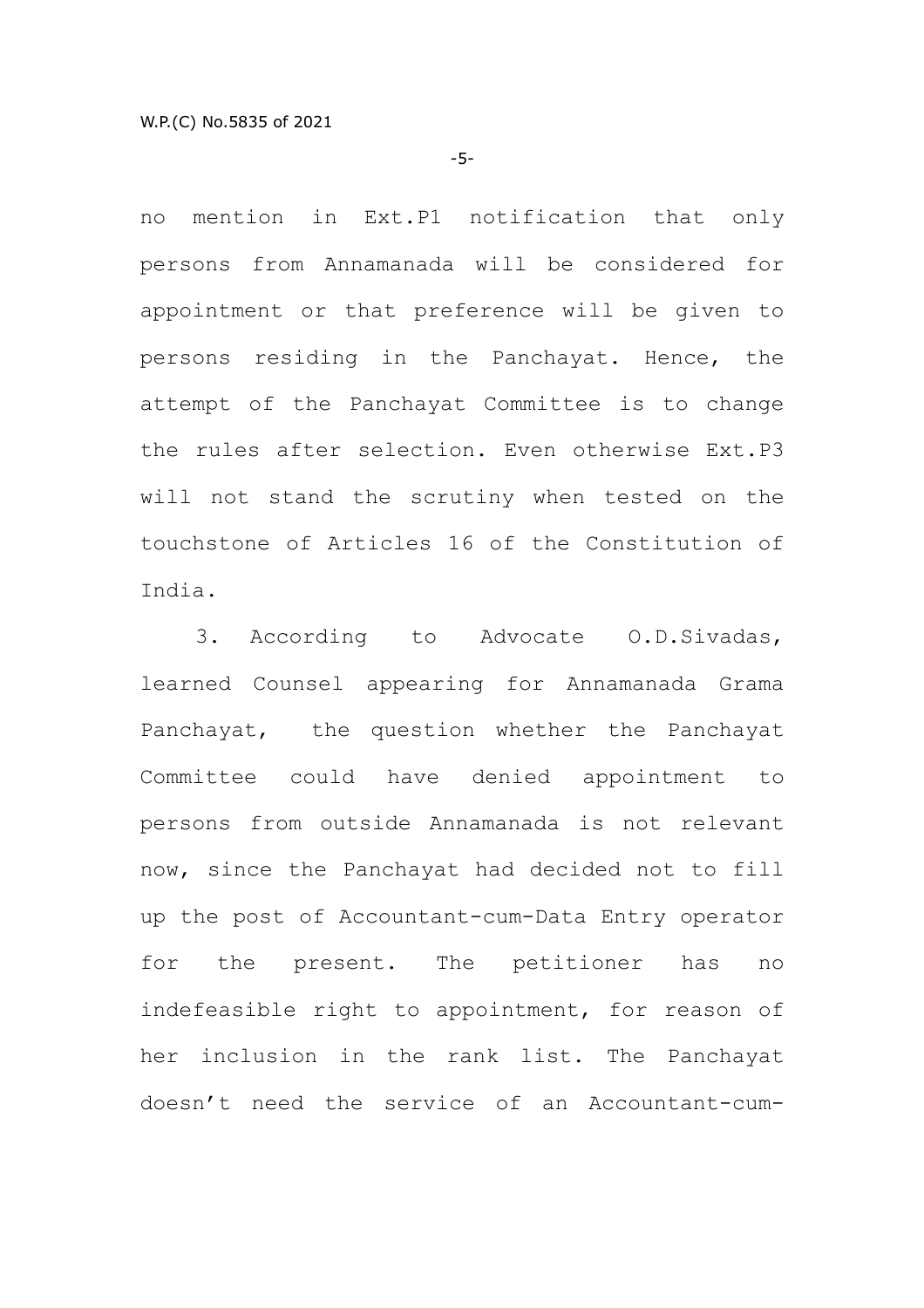-6-

Data entry operator at present and the petitioner can participate in the selection, if and when a fresh notification is issued.

4. Adv.V.Venugopal, learned Senior Government Pleader submitted that, denial of appointment to the petitioner for the reason that she is not a resident of Annamanada Panchayat is illegal. There is no provision in the MNREGS Act or in any Government Order providing preference to candidates from within the Panchayat or excluding persons from outside the Panchayat. Hence, place of residence has no relevance in appointments under the MNREGS.

5. In reply, Counsel for the petitioner contented that Ext P6 decision of the Panchayat is actuated by legal malice. In support of the contention, reliance is placed on the decision in *Kalabharati Advertising v. Hemant Vimalnath Narichania and others [(2010) 9 SCC 437]* Moreover, as the appointment is for the purpose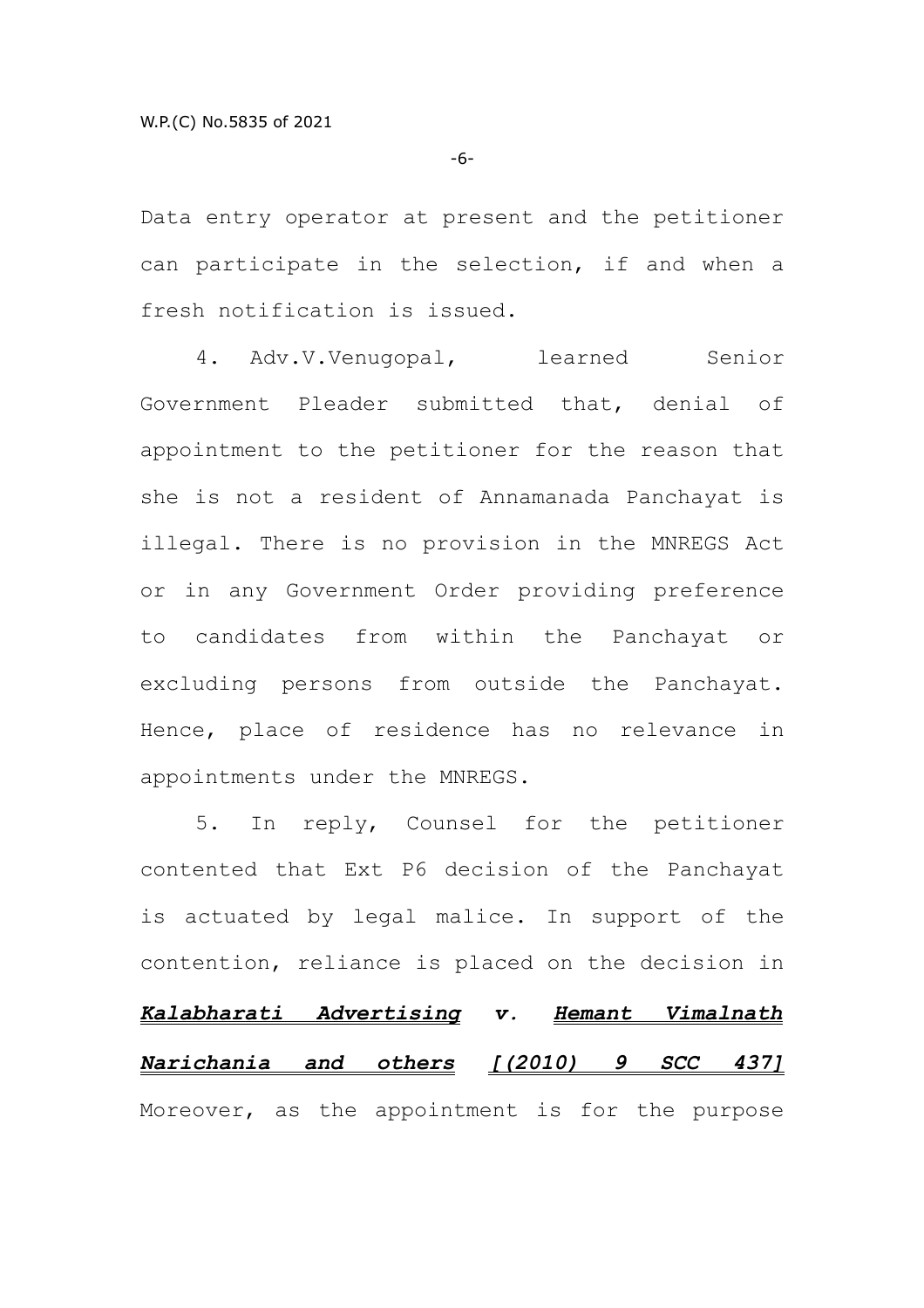-7-

of implementation of MNREG Schemes, the Panchayat cannot unilaterally decide to not fill, up the post of Accountant-cum-Data entry operator.

6. The legal position that there cannot be discrimination in public employment based on the place of residence or domicile of a candidate is no more *res integra*. In *Kailash Chand Sharma v State of Rajasthan [(2002) 6 SCC 562]*, the Apex Court considered the issue in the back drop of a challenge against the award of bonus marks to candidates from within the District and rural areas. After considering the purport and object of Articles 14, 15 and 16, it was held as under;

*"13. Before proceeding further we should steer clear of a misconception that surfaced in the course of arguments advanced on behalf of the State and some of the parties. Based on the decisions which countenanced geographical classification for certain weighty reasons such as socio-economic backwardness of the area for the purpose of admissions to professional colleges, it has been suggested that residence within a district or rural areas of that district could be a valid basis for*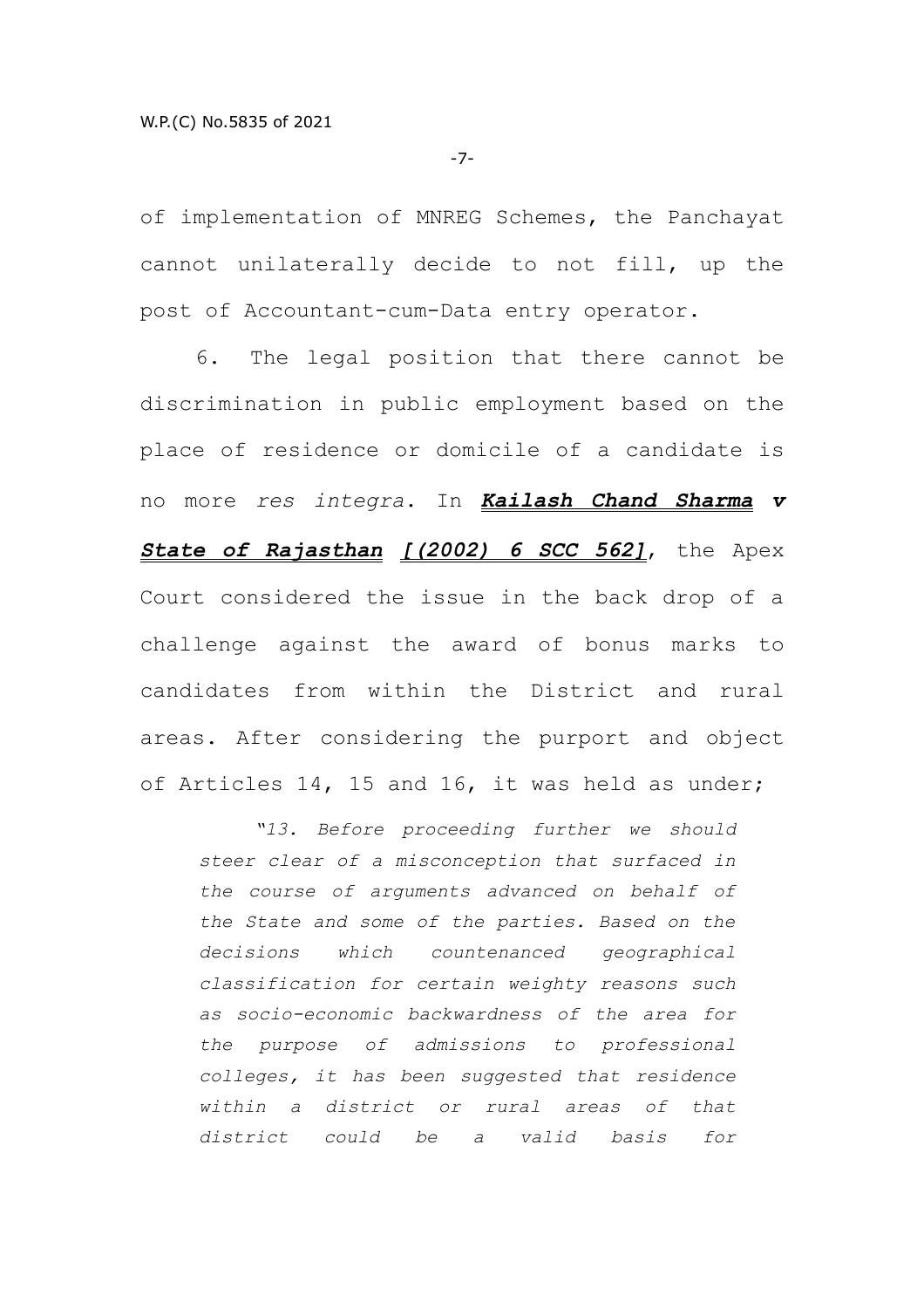*classification for the purpose of public employment as well. We have no doubt that such a sweeping argument which has the overtones of parochialism is liable to be rejected on the plain terms of Article 16(2) and in the light of Article 16(3). An argument of this nature flies in the face of the peremptory language of Article 16(2) and runs counter to our constitutional ethos founded on unity and integrity of the nation. Attempts to prefer candidates of a local area in the State were nipped in the bud by this Court since long past. We would like to reiterate that residence by itself — be it within a State, region, district or lesser area within a district cannot be a ground to accord preferential treatment or reservation, save as provided in Article 16(3). It is not possible to compartmentalize the State into districts with a view to offer employment to the residents of that district on a preferential basis. At this juncture it is appropriate to undertake a brief analysis of Article.* 

 *14. Article 16 which under clause (1) guarantees equality of opportunity for all citizens in matters relating to employment or appointment to any office under the State reinforces that guarantee by prohibiting under clause (2) discrimination on the grounds only of religion, race, caste, sex, descent, place of birth, residence or any of them. Be it noted*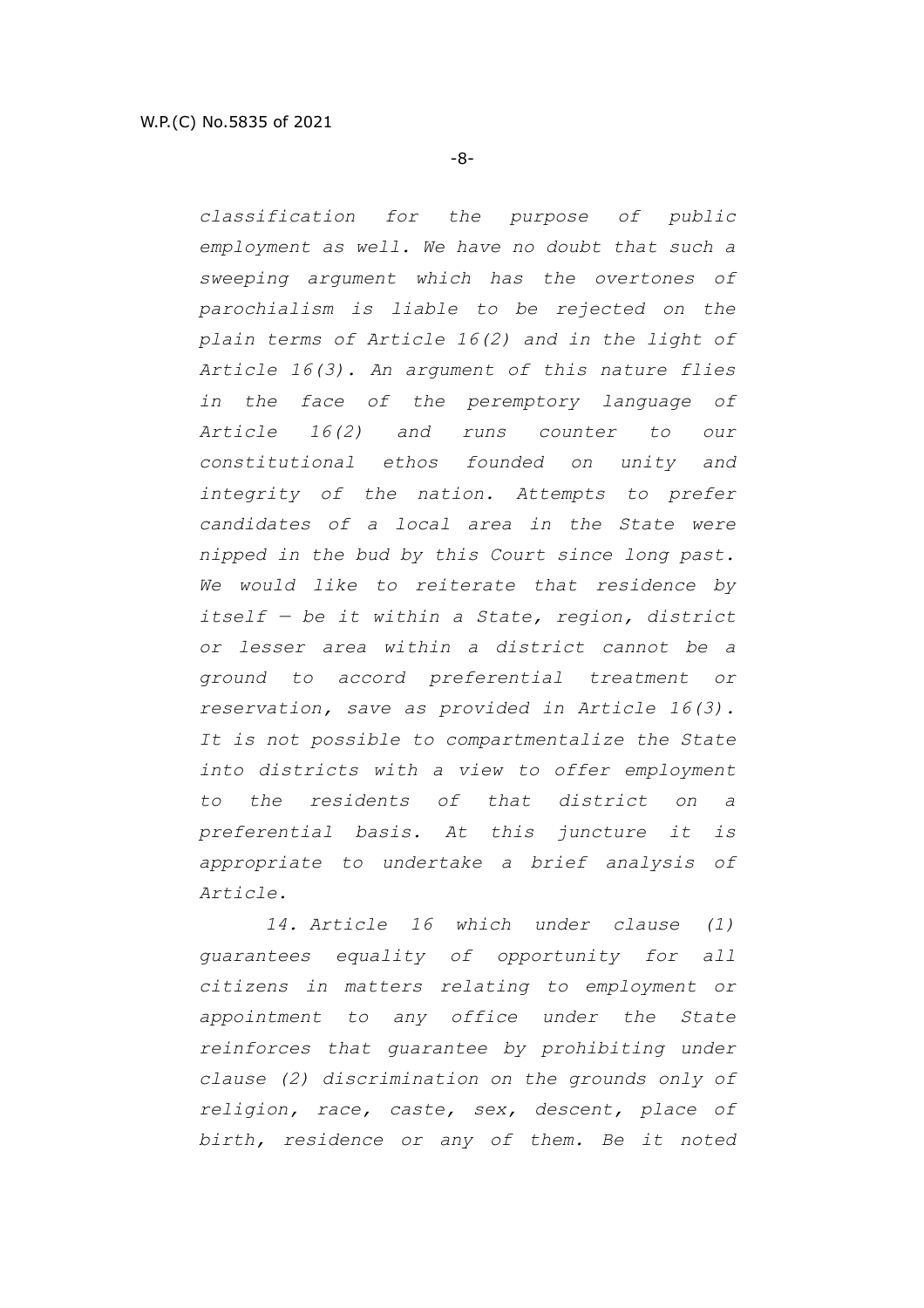*that in the allied article — Article 15 — the word "residence" is omitted from the opening clause prohibiting discrimination on specified grounds. Clauses (3) and (4) of Article 16 dilute the rigour of clause (2) by (i) conferring an enabling power on Parliament to make a law prescribing the residential requirement within the State in regard to a class or classes of employment or appointment to an office under the State, and (ii) by enabling the State to make a provision for the reservation of appointments or posts in favour of any backward class of citizens which is not adequately represented in the services under the State. The newly introduced clauses (4-A) and (4-B), apart from clause (5) of Article 16 are the other provisions by which the embargo laid down in Article 16(2) in somewhat absolute terms is lifted to meet certain specific situations with a view to promote the overall objective underlying the article. Here, we should make note of two things : firstly, discrimination only on the ground of residence (or place of birth) insofar as public employment is concerned, is prohibited; secondly, Parliament is empowered to make the law prescribing residential requirement within a State or Union Territory, as the case may be, in relation to a class or classes of employment. That means, in the absence of parliamentary law, even the prescription of requirement as to residence*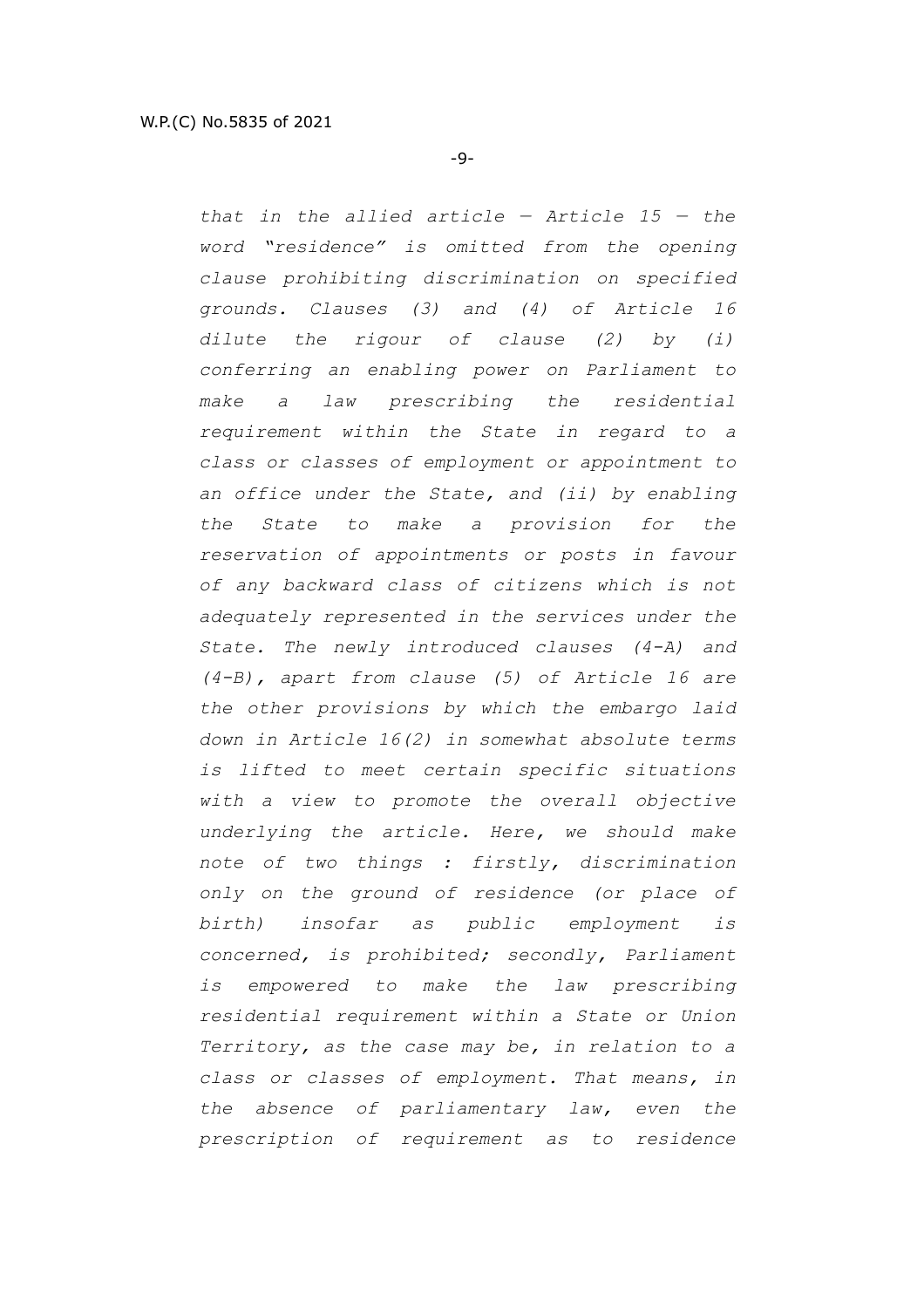-10-

*within the State is a taboo."*

The dictum in *Kailash Chand Sharma* has been followed by this Court in a series of decisions. Hence, Ext.P3 decision of the Panchayat Committee refusing appointment to the petitioner for the sole reason that she is not a resident of Annamanada is liable to be set aside and I do so.

7. The other question is whether Ext.P6 decision of the Panchayat not to fill up the post of Accountant-cum-Data Entry Operator, despite the publication of rank list after a due process of selection is sustainable. No doubt, mere inclusion in the rank list does not confer any vested right for appointment on a candidate (see *Shankarsan Dash v. Union of India [(1991) 3 SCC 47]*)

8. Here, the appointment is under the MNREGS. Hence, the question is whether the Panchayat can unilaterally decide not to fill up a post created for the purpose of implementation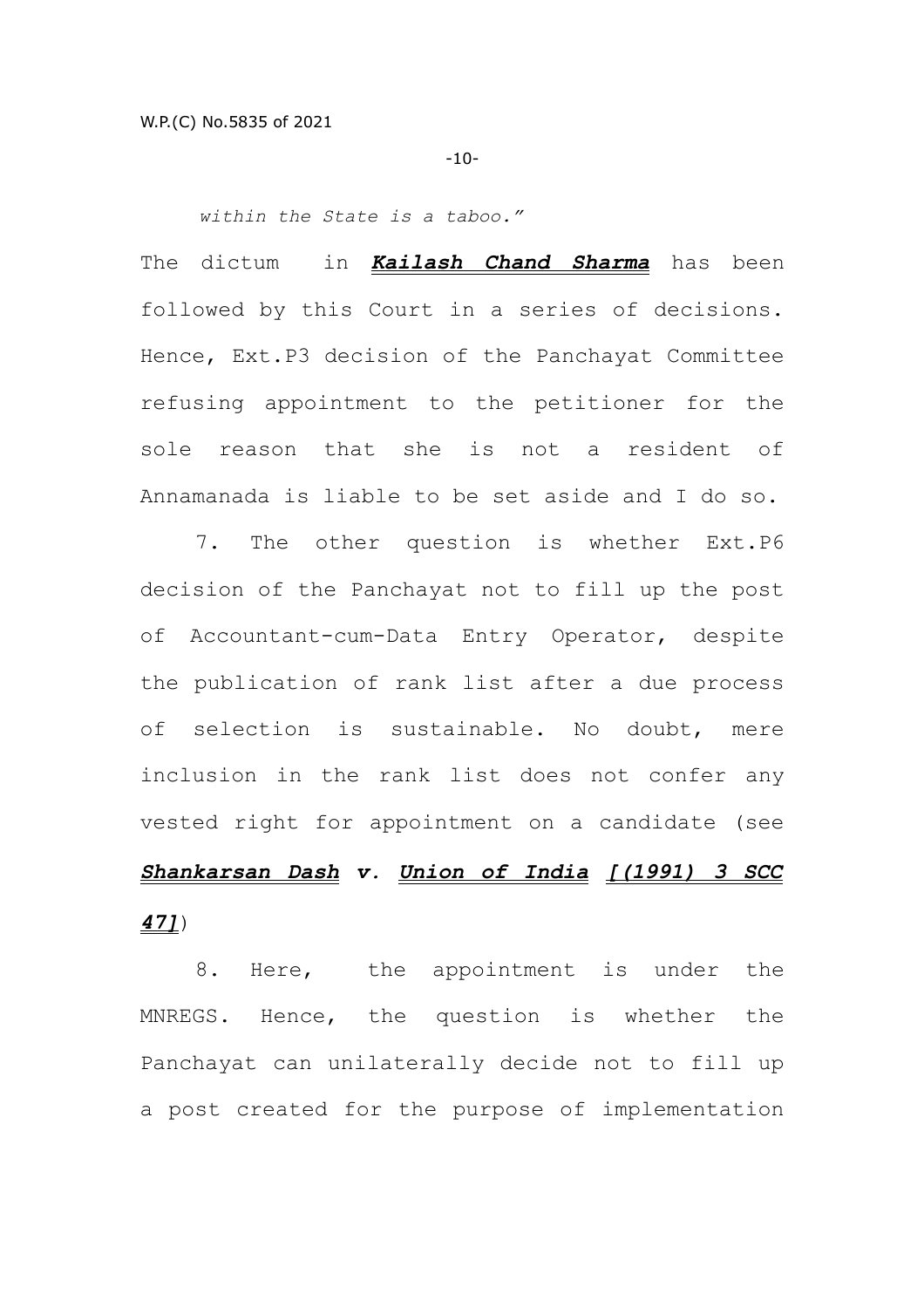-11-

of the Scheme. Even though the financial crises faced by the Panchayat is put forth as a reason for not filling up the post, no material is placed before this Court to substantiate that reason. Moreover, this Court is not expected to decide such factual disputes in a proceeding under Article 226. Therefore, I deem it appropriate to relegate the decision regarding validity of Ext.P6, to the first respondent.

In the result, the writ petition is disposed of as under;

(i) Ext.P3 order is set aside and it is declared that the Panchayat cannot deny appointment to the most meritorious candidate for the reason that she is not a resident of the Panchayat.

(ii) The first respondent shall take a decision on the validity of Ext.P6 decision, with reference to the provisions of the MNREGS Act and relevant Government orders,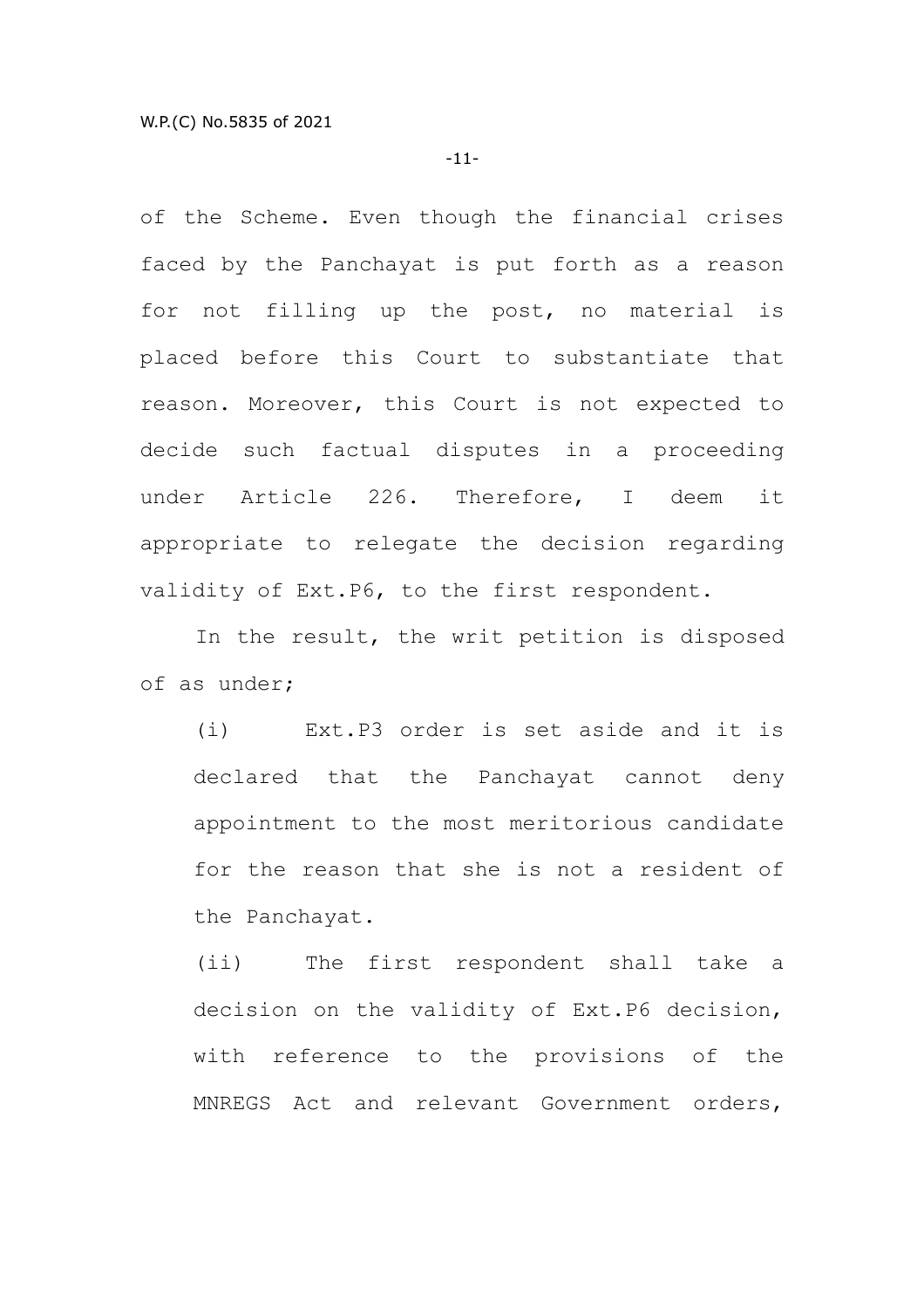after affording an opportunity of hearing to the petitioner and the third respondent Panchayat.

(ii) The order as directed above shall be passed within two months of receipt of a copy of the judgment.

(iii) In the nature of the directions issued above, the contention regarding legal malice is left open.

> $Sd/-$  **V.G.ARUN JUDGE**

Scl/